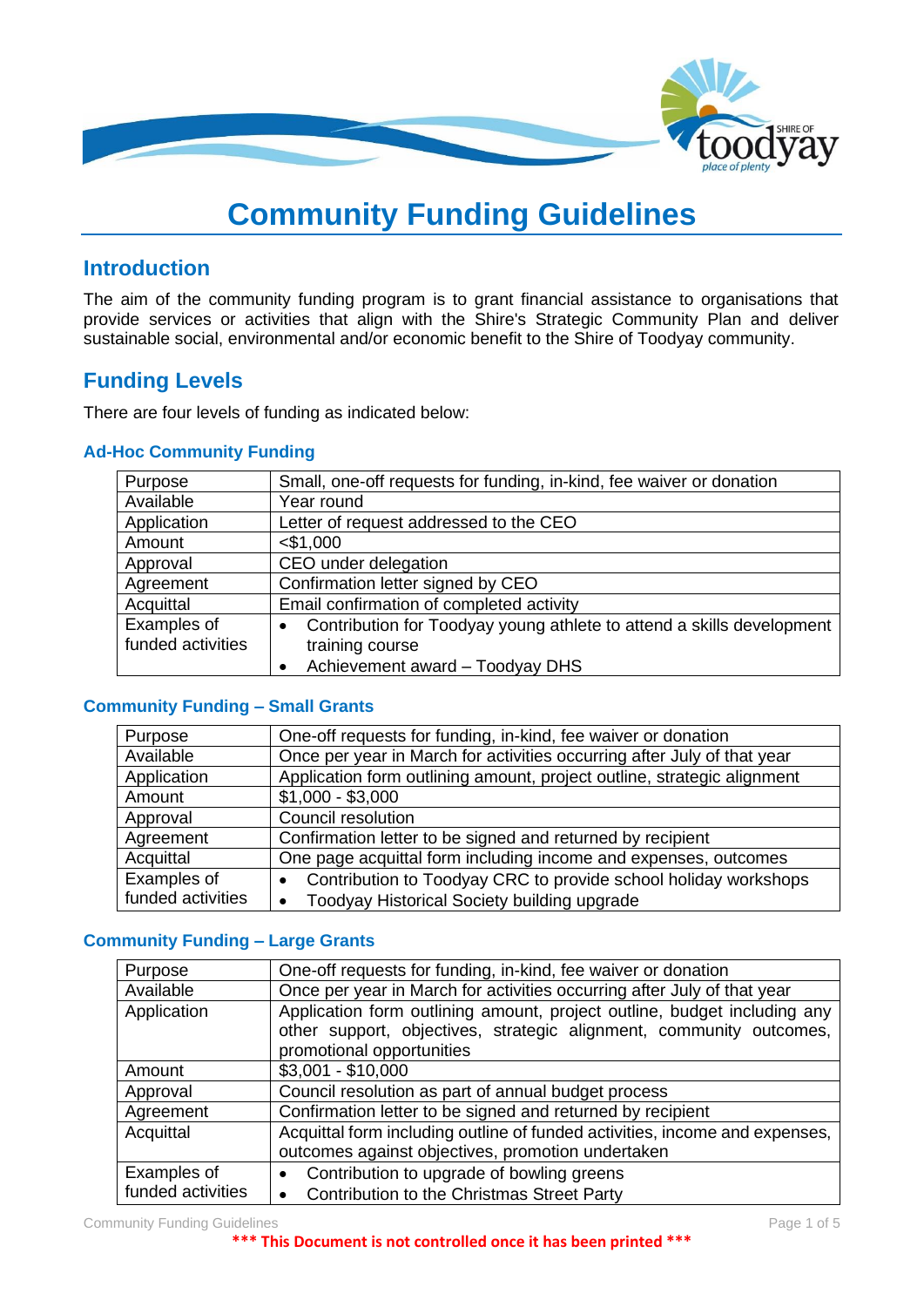#### **Events, Tourism and Economic Development Funding**

| Purpose           | Cash and in-kind support for large scale activities or events that generate<br>tourism and/or economic development |  |  |  |
|-------------------|--------------------------------------------------------------------------------------------------------------------|--|--|--|
| Available         | Once per year in March for activities occurring after July of that year                                            |  |  |  |
| Application       | Application form outlining amount, project outline, budget including any                                           |  |  |  |
|                   | other support, objectives, strategic alignment, community outcomes, risk                                           |  |  |  |
|                   | management planning, promotional opportunities                                                                     |  |  |  |
| Amount            | Maximum \$15,000                                                                                                   |  |  |  |
| Approval          | Council resolution as part of annual budget process                                                                |  |  |  |
| Agreement         | Funding agreement signed by both parties (max. 3 years) including                                                  |  |  |  |
|                   | funding objectives, milestones for payment and reporting                                                           |  |  |  |
| Acquittal         | Annual report to be submitted in March each year of agreement that                                                 |  |  |  |
|                   | includes outline of funded activities, income and expenses, outcomes                                               |  |  |  |
|                   | against objectives, promotion undertaken, challenges and learnings,                                                |  |  |  |
|                   | proposed activities for the following year                                                                         |  |  |  |
| Examples of       | Cash and in-kind contribution to the Toodyay Agricultural Society                                                  |  |  |  |
| funded activities | Cash and in-kind contribution to the Avon Descent                                                                  |  |  |  |

## **Eligibility for Community Funding**

#### **Eligible Organisations**

- Community Funding is available to not for profit groups and organisations located in the Shire of Toodyay. Applications from individuals will be considered if the activity can demonstrate the benefit to the wider Toodyay community.
- The project must be delivered within the Financial Year that the funding is awarded for.
- All applications must be submitted on the appropriate Community Funding Application Form.
- Community groups/organisations applying for Large or Events, Tourism & Economic Development grants must have an ABN and be Incorporated.

#### **Eligible Activities**

Projects will be considered eligible if they can demonstrate benefit to Shire residents through economic, recreational, social or cultural means:

- Community enhancement.
- Sport and recreation development.
- Environmental wellbeing.
- Events, tourism and economic development.

#### **Ineligible Activities**

- Activities that do not relate to the Shire of Toodyay's Strategic Community Plan.
- On-going operational and administrative costs.
- Profit making activities.
- Retrospective activities.
- Programs, projects and services considered the responsibility of other government departments, individuals and private for-profit groups.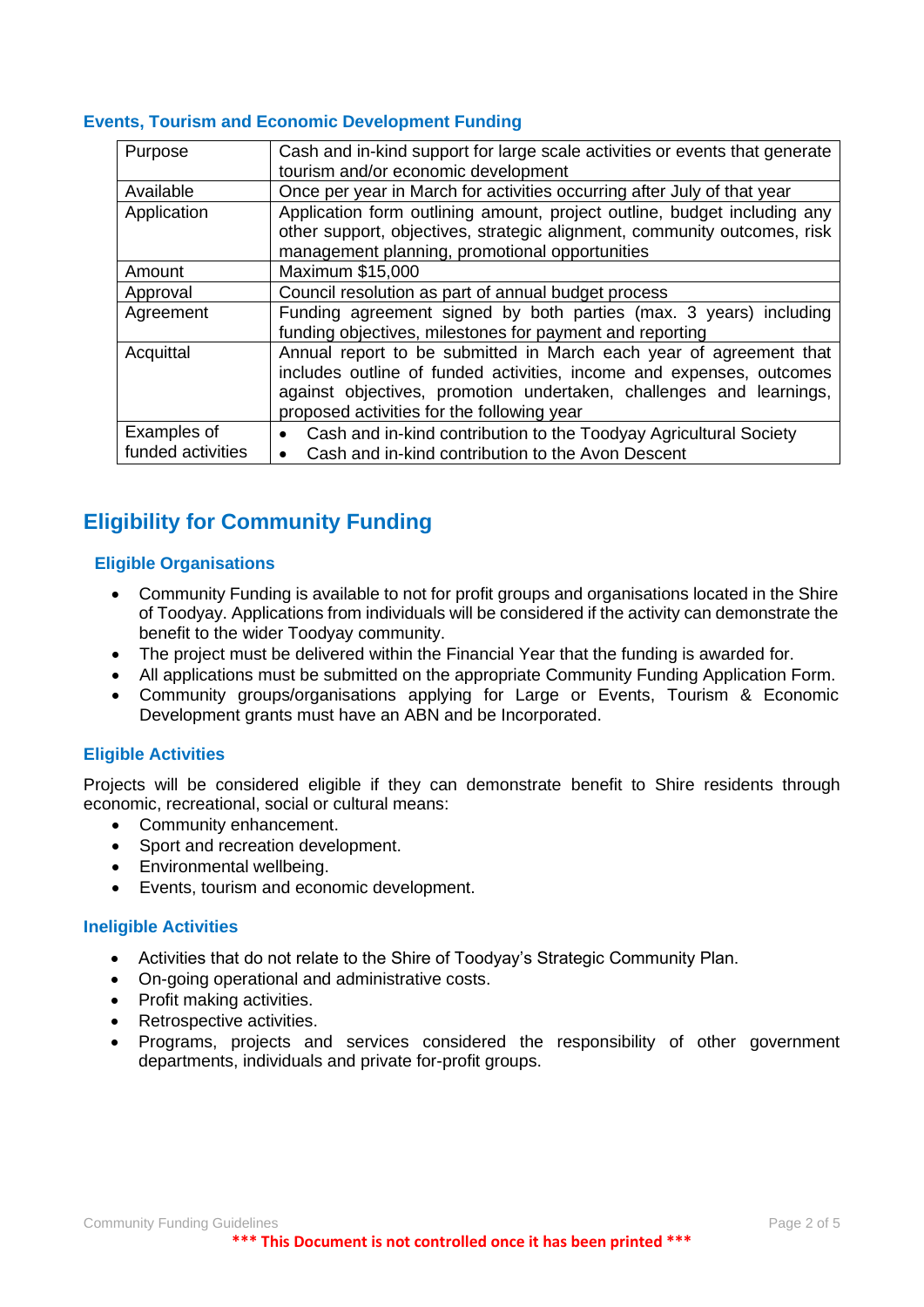## **How to Apply**

#### **Application Process**

Applicants wishing to apply need to follow the steps below:

- Read through the funding guidelines and determine if your community group is eligible for funding.
- Determine which category of funding your project fits into.
- Contact the Community Development Officer to discuss your project.
- Ensure all sections of your application form are complete with all the relevant supporting documents attached.
- Applications are signed by the duly authorised officer from the applicant's organisation.
- The application form is submitted before the closing date.

The Community Funding program will be advertised for a minimum four-week period.

#### **Assessment**

Applications will be considered at the next available Ordinary Council Meeting.

Each Community Funding application will be assessed against how well the activity helps to achieve social, environmental, and/or economic benefits for the Shire of Toodyay. The following criteria will be considered when assessing applications for support:

- Encourages community participation, connectedness and well-being.
- Assists in building community capacity.
- Attracts visitors and generates economic development.
- Increases understanding, protection and appreciation of the natural and built environment.
- Contributes to the vibrancy and quality of life in Toodyay.
- The benefits to the community and Shire as a result of the proposed activity.

Recipients are encouraged to attend the relevant Council meeting where their application is being considered.

All applicants will be advised, in writing, of the success or otherwise of their application within 30 days of Council's decision regarding applications.

#### **Successful Applications**

If your application for a grant or sponsorship is successful, you will be required to:

- Supply a tax invoice with an ABN and GST (if applicable).
- Expend the funding within the allocated time and relevant budget.
- Submit an evaluation report and/or acquittal as required.

## **Large Grants and Events, Tourism and Economic Development Funding**

Applications in the Large Grants category and the Events, Tourism and Economic Development category require additional information in the application and acquittal areas.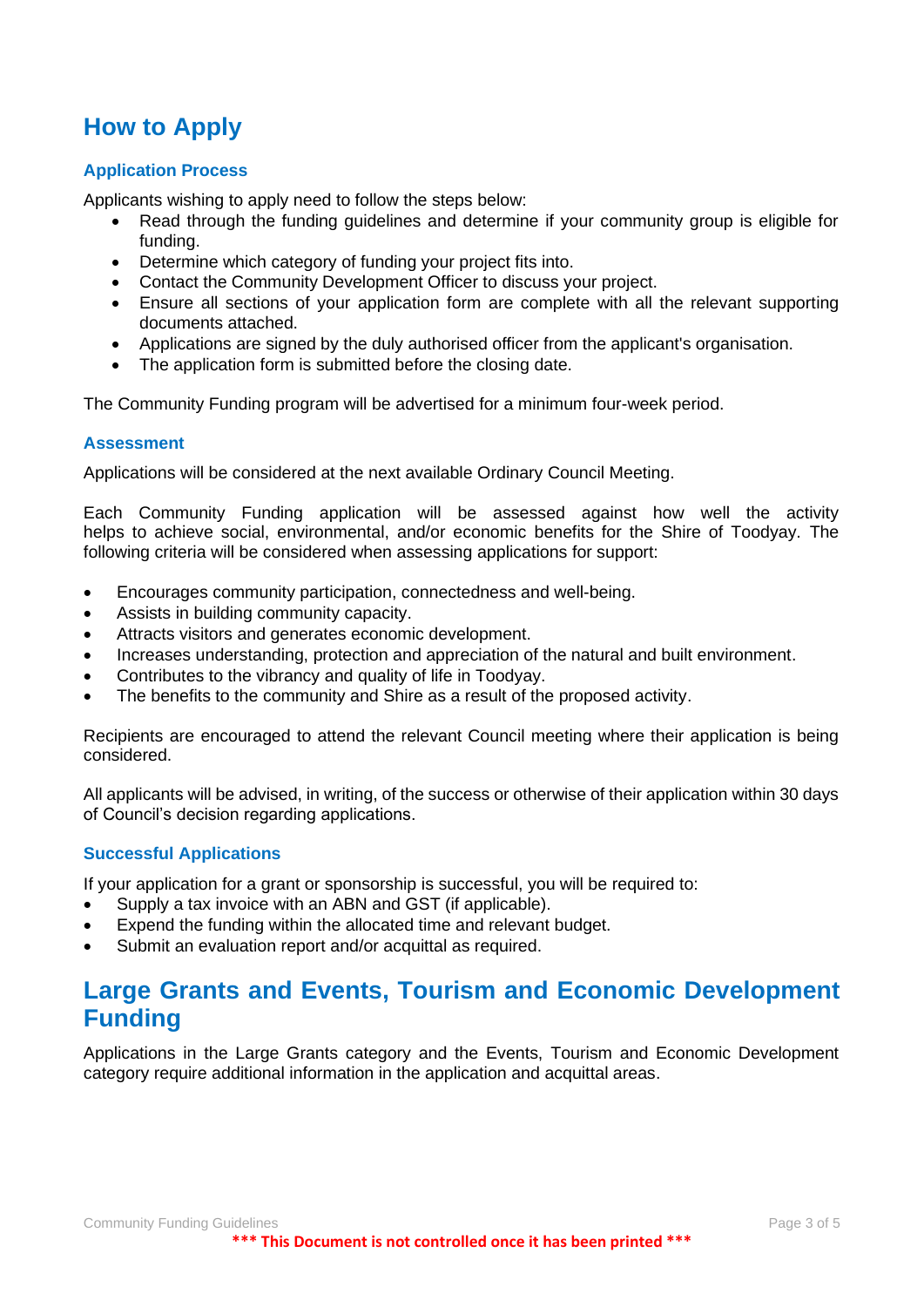#### **Application**

Applicants will be asked to address additional criteria of:

#### **Economic Impact**

Examples include:

- Anticipated numbers of visitors (intrastate, interstate, and international).
- Anticipated length of stay and daily expenditure.
- Percentage of budget spent with local businesses.

#### **Social Benefit**

The social benefit of an event is assessed on the potential involvement of the local and larger communities or in surrounding support activities. The more community involvement an event can create, the more favourable the consideration.

#### **Environmental Impact**

The environmental impact of a project is assessed on the positive or negative effect on the environment. Should a project negatively impact in a way that will require considerable restoration of the environment or grounds on which it operates, a less favourable assessment will be recorded against this criterion.

#### **Promotional Benefit**

May include a combination of the following:

- Media engagement and profile Local, State or National print, television, radio, internet, social media etc.
- Prestige level of competition, the status of any competitors / performers / artists / participants/ sponsors, etc.
- Shire Representation the ability for Councillors and representatives from the Shire to be involved in an official capacity.
- Signage/Branding Presence promotion of the Shire's logo at the event, on official merchandise and within other promotional opportunities.

#### **Event Sponsorship Agreement**

Approved applications will require a formal acceptance agreement between the Shire and the Applicant. The Agreement will document the agreed level of financial and in-kind support for the event, and the level of recognition required of the sponsorship.

The agreement will require signatures from the applicant prior to any financial support being released or in-kind works being completed. Failure to meet the requirements of the Agreement may result in the Applicant reimbursing funding provided, and may impact any future sponsorship applications.

Once agreement has been signed by all parties, the applicant is required to provide an invoice for payment of the sponsorship funding. The Shire of Toodyay reserves the right to link sponsorship instalments to the completion of event milestones including the provision of a post-event evaluation and acquittal report.

All successful applicants must complete an Event Application and provide all supporting documents as requested by the Community Development team. This is to ensure that the event is safe, compliant and positively reflects the Shire of Toodyay.